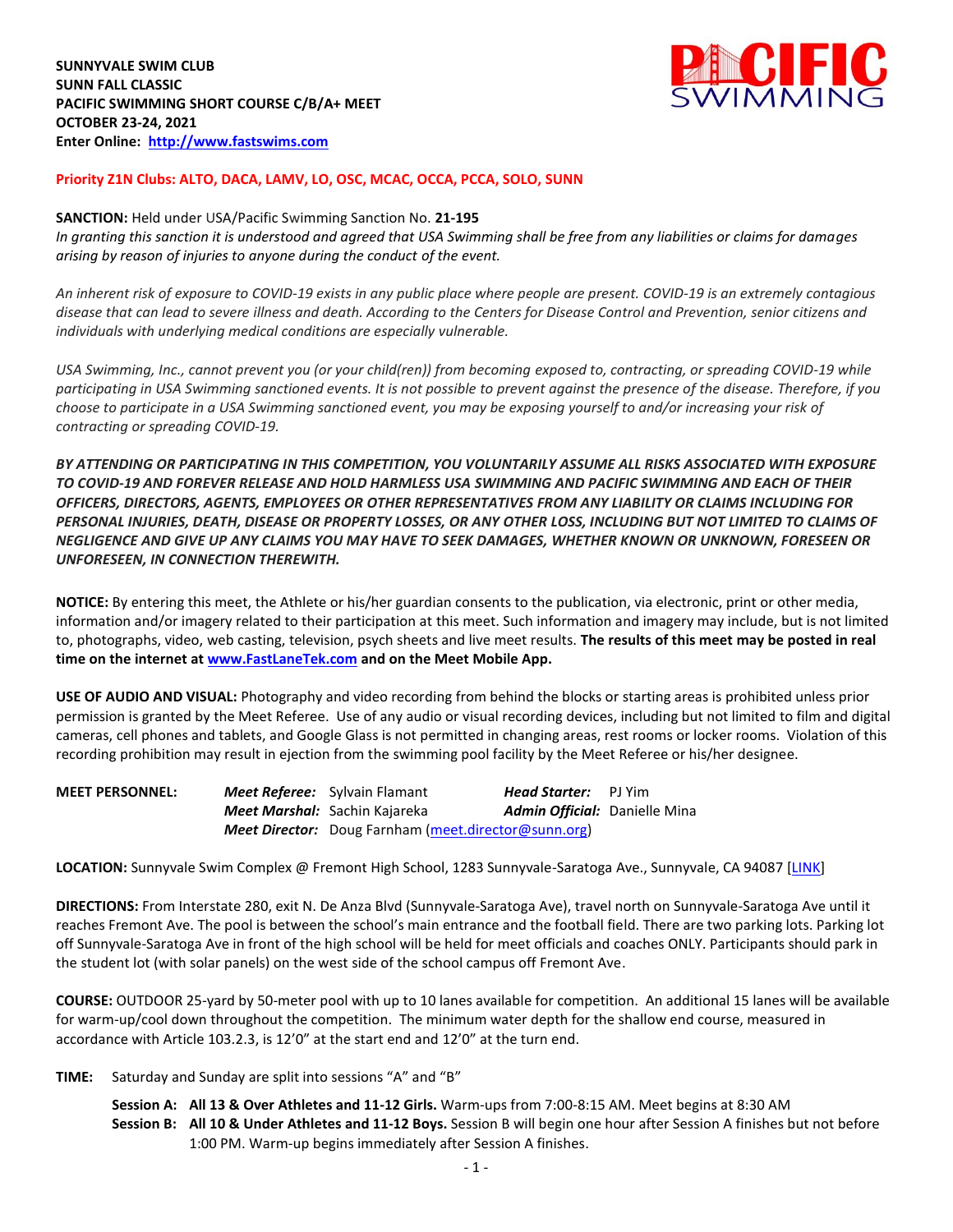- **RULES: •** Current USA and Pacific Swimming rules and warm-up procedures will govern the meet. A copy of these procedures will be posted at the Clerk-of-Course.
	- The local facilities guidelines, restrictions and interpretation of the local public health guidelines shall be followed at this meet.
	- All applicable adults participating in or associated with this meet, acknowledge that they are subject to the provisions of the USA Swimming Minor Athlete Abuse Prevention Policy ("MAAPP"), and that they understand that compliance with the MAAPP policy is a condition of participation in the conduct of this competition.
	- All events are timed finals.
	- All events will swim fast to slow.
	- Athletes may compete in **MAXIMUM 3** events per day.
	- All Athletes ages 12 and under should complete competition within four (4) hours.
	- Entries will be accepted until the number of splashes exceeds the estimated timeline, per the "Four-Hour Rule," based on the Athletes age and gender.
	- If local conditions warrant it the Meet Referee, with the concurrence of the Meet Director, may require a mandatory scratch down. Immediate cash refunds will be made for any mandatory scratches.
	- **All Coaches and Officials must wear their USA Swimming membership cards in a visible manner.**
	- All athletes entered in the 500 Free will need to provide their own timers and lap counters.
	- **Masks will be REQUIRED while on the pool deck.**

**UNACCOMPANIED ATHLETES:** Any USA Swimming Athlete-Member competing at the meet must be accompanied by a USA Swimming Member-Coach for the purposes of Athlete supervision during warm-up, competition and warm-down. If a Coach-Member of the Athlete's USA Swimming Club does not attend the meet to serve in said supervisory capacity, it is the responsibility of the Athlete or the Athlete's legal guardian to arrange for supervision by a USA Swimming Member-Coach. The Meet Director or Meet Referee may assist the Athlete in making arrangements for such supervision; however, it is recommended that such arrangements be made in advance of the meet by the Athlete's USA Swimming Club Member-Coach.

**RACING STARTS:** Athletes must be certified by a USA Swimming member-coach as being proficient in performing a racing start or must start the race in the water. It is the responsibility of the Athlete or the Athlete's legal guardian to ensure compliance with this requirement.

**RESTRICTIONS: •** Smoking and the use of other tobacco products is prohibited on the pool deck, in the locker rooms, in spectator

- seating, on standing areas and in all areas used by Athletes, during the meet and during warm-up periods.
- Smoking and the use of other tobacco products is prohibited on the pool deck, in the locker rooms, in spectator seating, on standing areas and in all areas used by Athletes, during the meet and during warm-up periods.
- Sale and use of alcoholic beverages is prohibited in all areas of the meet venue.
- No glass containers are allowed in the meet venue.
- No propane heater is permitted except for snack bar/meet operations.
- All shelters must be properly secured.
- Deck Changes are prohibited.

 Destructive devices, to include but not limited to, explosive devices and equipment, firearms (open or concealed), blades, knives, mace, stun guns and blunt objects are strictly prohibited in the swimming facility and its surrounding areas. If observed, the Meet Referee or his/her designee may ask that these devices be stored safely away from the public or removed from the facility. Noncompliance may result in the reporting to law enforcement authorities and ejection from the facility. Law enforcement officers (LEO) are exempt per applicable laws.

 Operation of a drone, or any other flying apparatus, is prohibited over the venue (pools, Athlete/Coach areas, Spectator areas and open ceiling locker rooms) any time Athletes, Coaches, Officials and/or Spectators are present.

- Coach tents ONLY on the pool deck, no personal tents allowed. Space outside of the pool is for personal tents.
- **ELIGIBILITY: •** Athletes must be current members of USA Swimming and enter their name and registration number on the meet entry card as they are shown on their Registration Card. If this is not done, it may be difficult to match the Athlete with the registration and times database. The meet host will check all Athlete registrations against the SWIMS database and if not found to be registered, the Meet Director shall accept the registration at the meet (a \$10 surcharge will be added to the regular registration fee). Duplicate registrations will be refunded by mail.

• Athletes in the "A" Division must have met at least USA Swimming Motivational "A" minimum time standard. Athletes in the "B" Division must have met at least the listed "B" minimum time standard. All entry times slower than the listed "B" time standard will be in the "C" Division.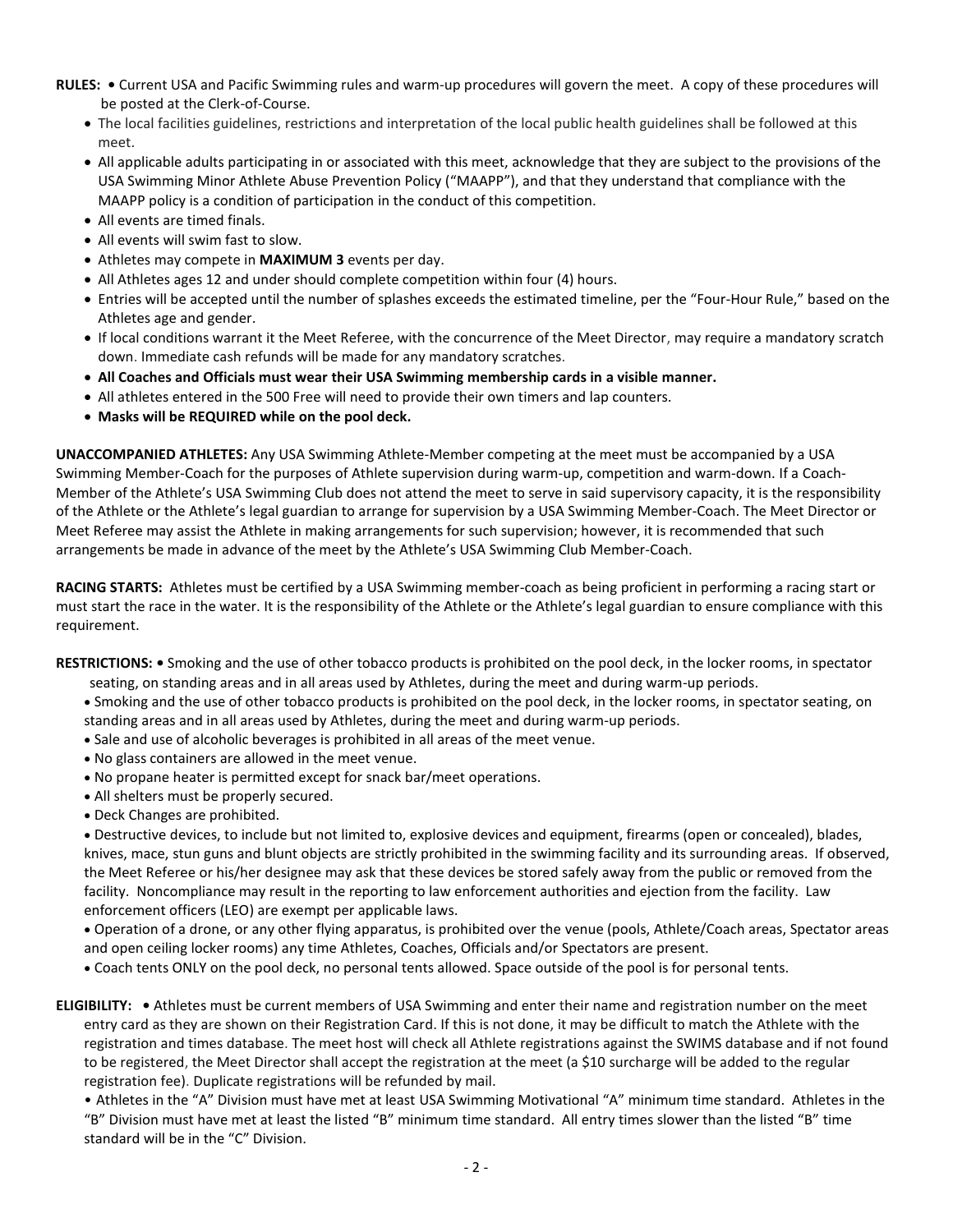• Entries with **"NO TIME" will be ACCEPTED**, with the exception of the 500 free and 400 IM where time is needed for proper seeding.

• Entry times submitted for this meet may be checked against a computer database and may be changed in accordance with Pacific Swimming Entry Time Verification Procedures.

• Athletes with a disability are welcome to attend this meet and should contact the Meet Director or Meet Referee regarding any special accommodations on entry times and seeding per Pacific Swimming policy.

• Athletes 19 years of age and over may compete in the meet for time only, no awards. Such Athletes must have met standards for the 17-18 age group.

• The Athlete's age will be the age of the Athlete on the first day of the meet.

**ENTRY PRIORITY:** Priority entry will be given to the following Zone 1N clubs: **ALTO, DACA, LAMV, LO, OSC, MCAC, OCCA, PCCA, SOLO, SUNN**. Those entering online must do so by **11:59 PM, Wednesday, October 6, 2021** to receive priority acceptance to the meet. Athletes from the Zone 1N priority clubs submitting surface mail entries must be postmarked by Monday, October 4, 2021 to receive priority acceptance into the meet. No athletes, other than those from the Zone 1N priority clubs may enter the meet until the priority period passes. After October 6, and if the estimated timeline still permits, the meet will be open to swimmers outside of the Zone 1N priority clubs.

**ENTRY FEES:** \$4.50 per event plus an \$8.00 SCY participation fee per Athlete. Entries will be rejected if payment is not sent at time of request. No refunds will be made, except mandatory scratch downs.

**ONLINE ENTRIES:** To enter online go to **[www.fastswims.com](http://www.fastswims.com/)** to receive an immediate entry confirmation. This method requires payment by credit card. FastSwims charges a processing fee for this service, 6.5% of the total Entry Fees plus \$0.75 per transaction, regardless of number of Athletes. Please note that the processing fee is a separate fee from the Entry Fees. If you do not wish to pay the processing fee, enter the meet using a mail entry. Entering online is a convenience, is completely voluntary, and is in no way required or expected of an Athlete by Pacific Swimming. **Online entries will be accepted through Wednesday, October 13, 2021** (pending the meet does not fill up sooner per the "Four-Hour Rule, see Rules above).

**MAILED OR HAND DELIVERED ENTRIES**: Entries must be on the attached consolidated entry form. Forms must be filled out completely and printed clearly with Athlete's best time. Entries must be postmarked by midnight, Monday, October 11, 2021 or hand delivered by 6:30 PM Wednesday, October 13, 2021. No late entries will be accepted. Requests for confirmation of receipt of entries should include a self-addressed envelope.

**Make check payable to**: *Sunnyvale Swim Club*

| <b>Hand deliver entries to: SUNN Fall Classic</b> |
|---------------------------------------------------|
| c/o Doug Farnham                                  |
| 779 Mahogany Ln                                   |
| Sunnyvale, CA 94086-8638                          |
|                                                   |

**CHECK-IN:** The meet shall be pre-seeded. Athletes shall report to the blocks at their scheduled time for each event.

**SCRATCHES:** Any Athletes not reporting for or competing in an individual timed final event that they have checked in for/entered shall not be penalized.

**AWARDS:** Individual events will be awarded in the A, B, and C Divisions. Ribbons for 1st– 8th place are given within each division to the following age groups: 6/un, 7-8, 9-10, and 11-12. Swimmers 13 years of age and older will not receive ribbons. "A" medals will be awarded to swimmers achieving NEW Motivational Time Standard "A" times in each event, regardless of place achieved in the event. All awards must be picked up at the meet by club coach or team representative. Awards will not be mailed.

**ADMISSION:** Free. A two-day program file (PDF) will be emailed to all club coaches prior to the meet.

**SNACK BAR & HOSPITALITY:** A limited snack bar will be available throughout the competition. Coaches and working Officials will be provided a light breakfast and lunch. Hospitality will serve refreshments to timers and volunteers.

## **MISCELLANEOUS:**

• CAUTION: Construction on the high school campus just outside the pool is fenced off for your safety. Please abide all signs.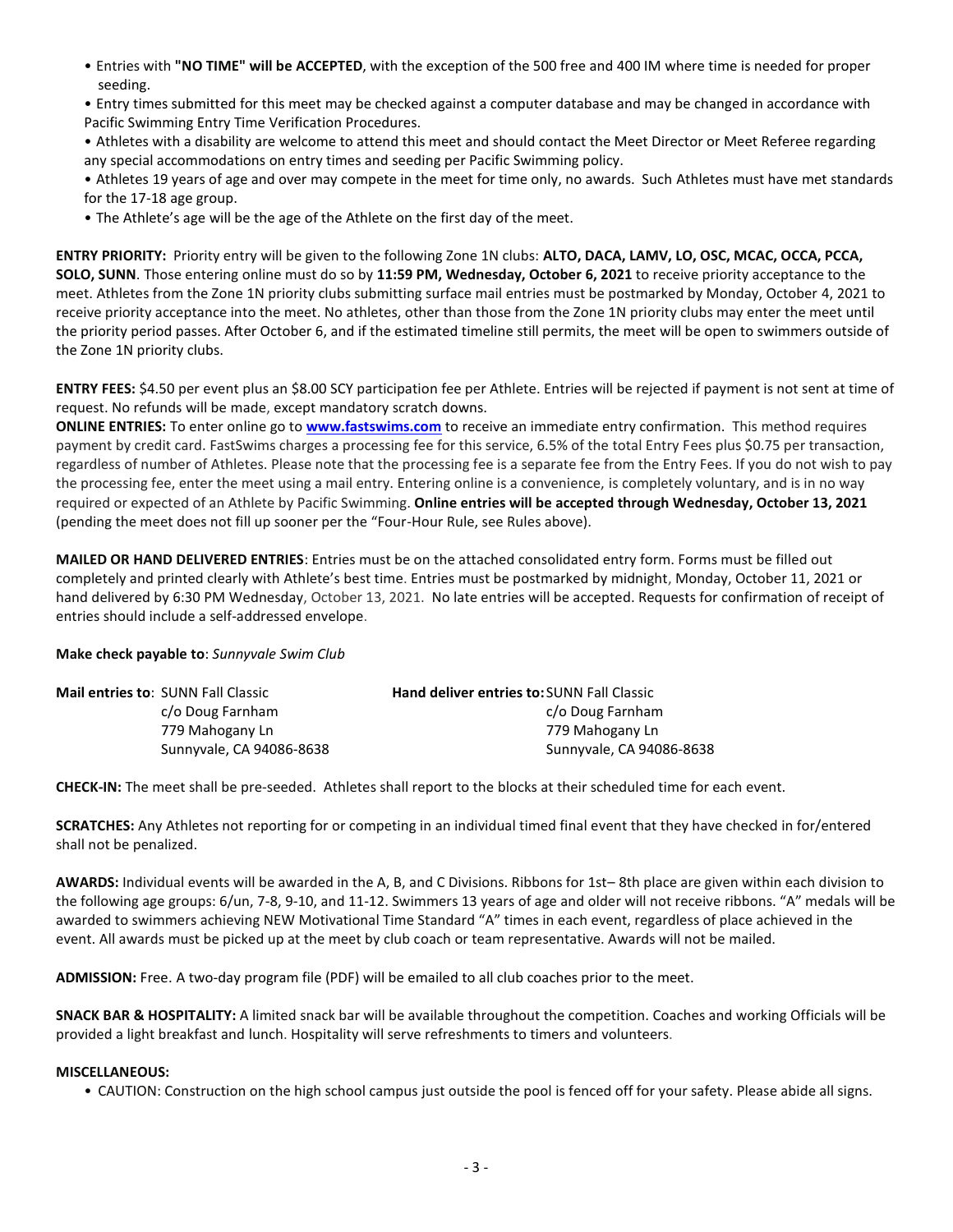- Parking is limited due to the construction. Carpooling or public transportation is encouraged. The parking lot off Sunnyvale-Saratoga Ave will be for officials and coaches ONLY. Participants and spectators should use the student lot off of Fremont Ave and walk through campus to the pool.
- No overnight parking is allowed. Facilities will not be provided after meet hours.
- Disobeying parking signs may result in a citation and a fine.
- All participating clubs are expected to provide lane timers based on the number of athletes registered to swim each day and session. Coaches/clubs will be notified of club timing lane assignments the Monday prior to the meet.

**MINIMUM OFFICIALS:** Clubs must follow Z1 North rules for providing officials. Each club must provide officials for each session according to the number of athletes entered in that session, following the table below. Clubs that do not provide sufficient officials must provide coaches to act in the place of officials.

| <b>Club Athletes entered in session</b> | <b>Trained and carded Officials requested</b> |
|-----------------------------------------|-----------------------------------------------|
| $1 - 10$                                |                                               |
| 11-25                                   |                                               |
| 26-50                                   |                                               |
| 51-75                                   |                                               |
| 76-100                                  |                                               |
| 100 or more                             | 5 and up (1 for every 25 swimmers)            |

|        | SATURDAY, October 23, 2021 |                    |        | SUNDAY, October 24, 2021 |          |           |           |  |  |
|--------|----------------------------|--------------------|--------|--------------------------|----------|-----------|-----------|--|--|
| 8 & UN | $9 - 10$                   | $11 - 12$<br>13-18 |        |                          | $9 - 10$ | $11 - 12$ | $13 - 18$ |  |  |
| 50 BK  | 100 BK                     | 200 BK             | 100 BK | 25 FR                    | 100 FR   | 50 BK     | 200 FR    |  |  |
| 25 FL  | 50 FL                      | 100 BR             | 200 BR | 25 BR                    | 50 BK    | 200 FL    | 100 FL    |  |  |
| 50 FR  | 50 FR                      | 100 FR             | 50 FR  | 100 IM                   | 100 BR   | 100 IM    | 100 FR    |  |  |
|        | 500 FR                     | 400 IM             | 500 FR |                          | 100 IM   | 200 FR    | 200 IM    |  |  |

## **EVENT SUMMARY**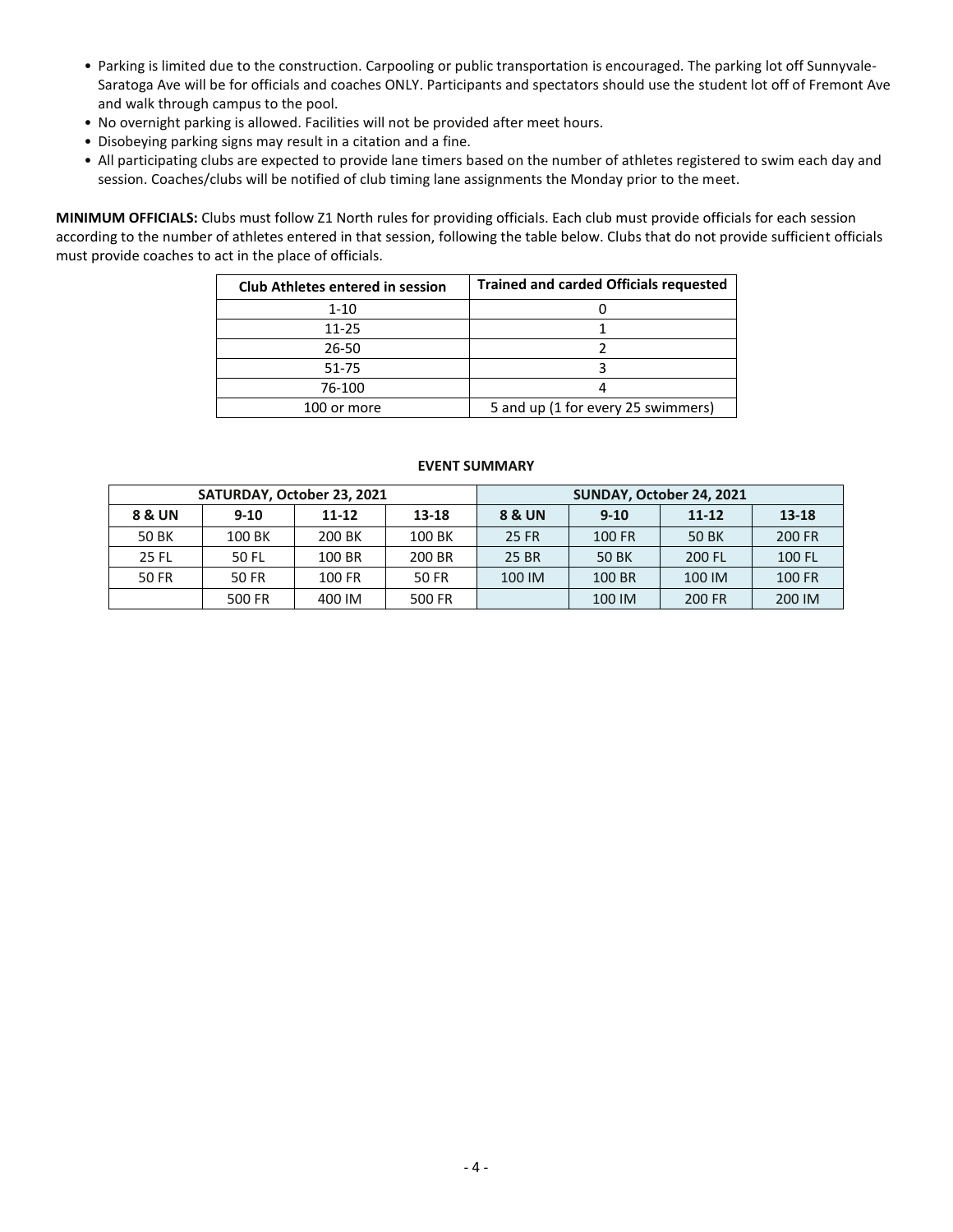|                               | SATURDAY, October 23, 2021 |                |                               | SUNDAY, October 24, 2021 |                           |  |
|-------------------------------|----------------------------|----------------|-------------------------------|--------------------------|---------------------------|--|
| <b>GIRLS</b><br><b>EVENT#</b> | <b>EVENT</b>               |                | <b>GIRLS</b><br><b>EVENT#</b> | <b>EVENT</b>             | <b>BOY</b><br><b>EVEN</b> |  |
|                               | <b>SESSION A</b>           |                |                               | <b>SESSION A</b>         |                           |  |
| $\mathbf{1}$                  | 11-12 200 Back             |                | 47                            | 13-14 200 Free           | 48                        |  |
| $\overline{3}$                | 13-14 100 Back             | $\overline{4}$ | 49                            | 15-OV 200 Free           | 50                        |  |
| 5                             | 15-OV 100 Back             | 6              | 51                            | 11-12 50 Back            |                           |  |
| $\overline{7}$                | 11-12 100 Breast           |                | 53                            | 13-14 100 Fly            | 54                        |  |
| 9                             | 13-14 200 Breast           | 10             | 55                            | 15-OV 100 Fly            | 56                        |  |
| 11                            | 15-OV 200 Breast           | 12             | 57                            | 11-12 200 Fly            |                           |  |
| 13                            | 11-12 100 Free             |                | 59                            | 13-14 100 Free           | 60                        |  |
| 15                            | 13-14 50 Free              | 16             | 61                            | 15-OV 100 Free           | 62                        |  |
| 17                            | 15-OV 50 Free              | 18             | 63                            | 11-12 100 IM             |                           |  |
| 19                            | 11-12 400 IM*              |                | 65                            | 13-14 200 IM             | 66                        |  |
| 21                            | 13-14 500 Free**           | 22             | 67                            | 15-OV 200 IM             | 68                        |  |
| 23                            | 15-OV 500 Free**           | 24             | 69                            | 11-12 200 Free           |                           |  |
|                               | <b>SESSION B</b>           |                |                               | <b>SESSION B</b>         |                           |  |
| 25                            | 9-10 100 Back              | 26             | 71                            | 9-10 100 Free            | 72                        |  |
|                               | 11-12 200 Back             | 28             | 73                            | 8-UN 25 Free             | 74                        |  |
| 29                            | 8-UN 50 Back               | 30             |                               | 11-12 50 Back            | 76                        |  |
| 31                            | 9-10 50 Fly                | 32             | 77                            | 9-10 50 Back             | 78                        |  |
|                               | 11-12 100 Breast           | 34             |                               | 11-12 200 Fly            | 80                        |  |
| 35                            | 8-UN 25 Fly                | 36             | 81                            | 8-UN 25 Breast           | 82                        |  |
| 37                            | 9-10 50 Free               | 38             | 83                            | 9-10 100 Breast          | 84                        |  |
|                               | 11-12 100 Free             | 40             |                               | 11-12 100 IM             | 86                        |  |
| 41                            | 8-UN 50 Free               | 42             | 87                            | 8-UN 100 IM              | 88                        |  |
|                               | 11-12 400 IM*              | 44             | 89                            | 9-10 100 IM              | 90                        |  |
| 45                            | 9-10 500 Free**            | 46             |                               | 11-12 200 Free           | 92                        |  |

| <b>RDAY, October 23, 2021</b> | SUNDAY, October 24, 2021     |                               |                              |    |  |
|-------------------------------|------------------------------|-------------------------------|------------------------------|----|--|
| <b>EVENT</b>                  | <b>BOYS</b><br><b>EVENT#</b> | <b>GIRLS</b><br><b>EVENT#</b> | <b>BOYS</b><br><b>EVENT#</b> |    |  |
| <b>SESSION A</b>              |                              |                               | <b>SESSION A</b>             |    |  |
| 11-12 200 Back                |                              | 47                            | 13-14 200 Free               | 48 |  |
| 13-14 100 Back                | 4                            | 49                            | 15-OV 200 Free               | 50 |  |
| 15-OV 100 Back                | 6                            | 51                            | 11-12 50 Back                |    |  |
| 11-12 100 Breast              |                              | 53                            | 13-14 100 Fly                | 54 |  |
| 13-14 200 Breast              | 10                           | 55                            | 15-OV 100 Fly                | 56 |  |
| 15-OV 200 Breast              | 12                           | 57                            | 11-12 200 Fly                |    |  |
| 11-12 100 Free                |                              | 59                            | 13-14 100 Free               | 60 |  |
| 13-14 50 Free                 | 16                           | 61                            | 15-OV 100 Free               | 62 |  |
| 15-OV 50 Free                 | 18                           | 63                            | 11-12 100 IM                 |    |  |
| 11-12 400 IM*                 |                              | 65                            | 13-14 200 IM                 | 66 |  |
| 13-14 500 Free**              | 22                           | 67                            | 15-OV 200 IM                 | 68 |  |
| 15-OV 500 Free**              | 24                           | 69                            | 11-12 200 Free               |    |  |
| <b>SESSION B</b>              |                              |                               | <b>SESSION B</b>             |    |  |
| 9-10 100 Back                 | 26                           | 71                            | 9-10 100 Free                | 72 |  |
| 11-12 200 Back                | 28                           | 73                            | 8-UN 25 Free                 | 74 |  |
| 8-UN 50 Back                  | 30                           |                               | 11-12 50 Back                | 76 |  |
| 9-10 50 Fly                   | 32                           | 77                            | 9-10 50 Back                 | 78 |  |
| 11-12 100 Breast              | 34                           |                               | 11-12 200 Fly                | 80 |  |
| 8-UN 25 Fly                   | 36                           | 81                            | 8-UN 25 Breast               | 82 |  |
| 9-10 50 Free                  | 38                           | 83                            | 9-10 100 Breast              | 84 |  |
| 11-12 100 Free                | 40                           |                               | 11-12 100 IM                 | 86 |  |
| 8-UN 50 Free                  | 42                           | 87                            | 8-UN 100 IM                  | 88 |  |
| 11-12 400 IM*                 | 44                           | 89                            | 9-10 100 IM                  | 90 |  |
| 9-10 500 Free**               | 46                           |                               | 11-12 200 Free               | 92 |  |

**\* All 400 IM athletes must enter a seed time (coach verified time is okay) for proper seeding purposes.**

**\*\* All 500 Free athletes must enter a seed time (coach verified time is okay) for proper seeding purposes and must provide their own timers and lap counters. Events may be combined to swim fewer heats.**

Use the following URL to find the time standards: <http://www.pacswim.org/swim-meet-times/standards>